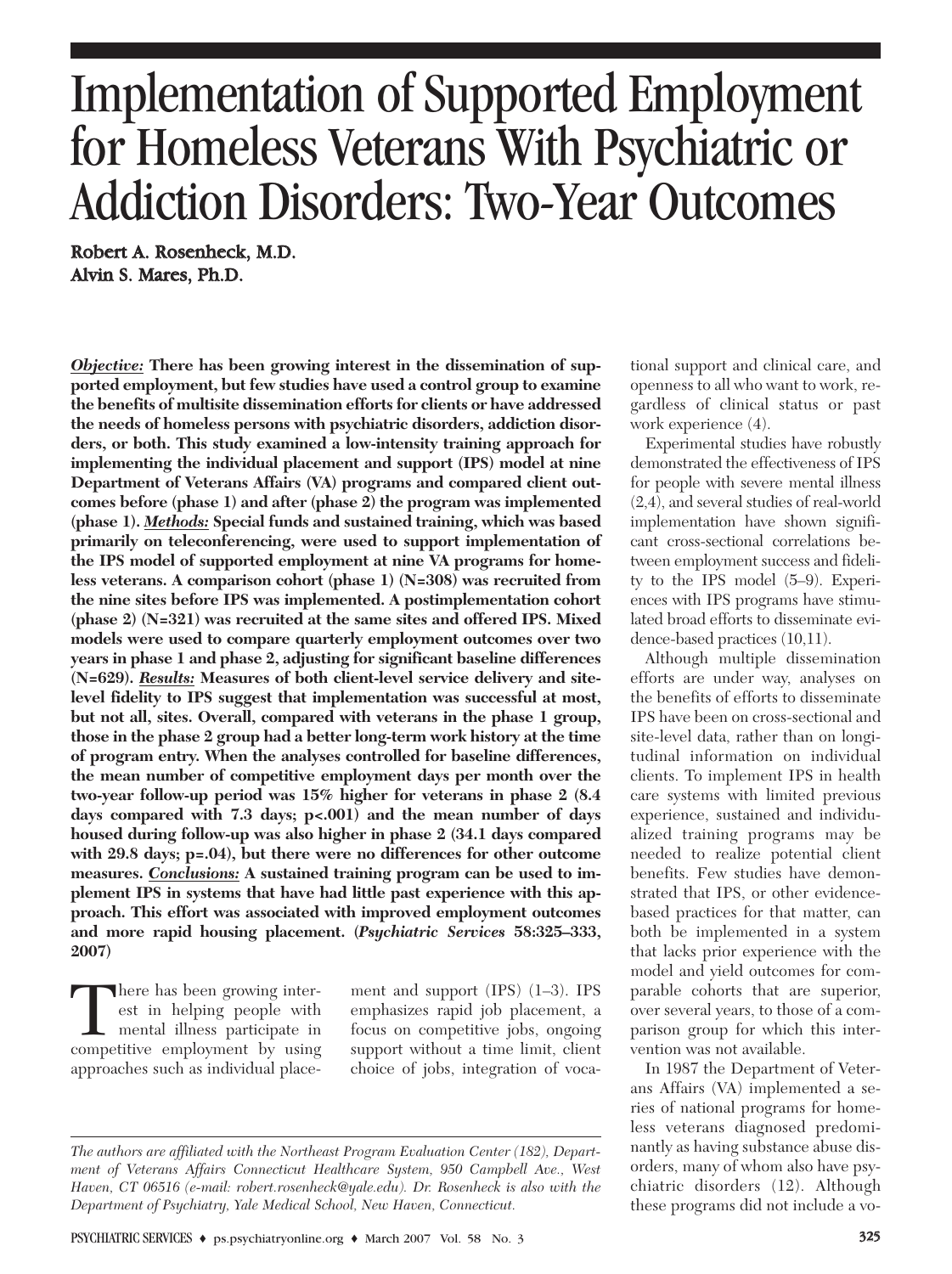cational component, VA's compensated work therapy (CWT) program has long provided veterans with an opportunity to work in sheltered workshops or in transitional employment programs either on VA grounds or with community employers (13,14). In contrast to IPS, CWT offers a limited choice of jobs; jobs are "owned" by the program, not by the veteran; and until recently, supported employment could not be provided because it did not fall with VA's statutory definition of medical care.

In 2000 a demonstration was implemented at nine VA programs for homeless veterans. Funds were allocated to hire and train an employment specialist who would work within each program to provide IPS services to this population, which, unlike IPS demonstrations in other organizations, included substantial numbers of clients with primary addictive disorders. Implementation was evaluated both with client-level service delivery and with programlevel fidelity measures. Individual client outcomes were assessed with a pre-post nonequivalent control group design. A cohort of 30 veterans newly entering each program who expressed an interest in work was targeted for recruitment at each site before the IPS employment specialist was hired and trained. These clients (phase 1 cohort, N=308) were followed and interviewed quarterly for two years. After the employment specialist was hired and IPS training was completed, a second cohort of veterans was recruited, offered IPS, and followed quarterly for two years (phase 2 cohort, N=321).

This article describes the training approach and presents data on the implementation of IPS. It also compares employment and other outcomes between the pre-IPS and IPS cohorts (phase 1 and phase 2). Because group assignment was not conducted at random, we first compared the groups at the time of program entry on a broad range of baseline measures and used multivariate analysis to adjust outcomes for characteristics that were significantly different between the two cohorts at baseline. The principal hypothesis was that after the analyses adjusted

for baseline differences, the cohort that was offered IPS services would have superior outcomes for days of competitive employment, compared with the comparison cohort.

## **Methods**

## *Program design and training*

Each of the nine VA medical centers hired an employment specialist to implement the IPS model of supported employment within a specialized program for homeless veterans. A training program was developed in accordance with research showing that active approaches to shaping provider behavior—such as social modeling, individual case reviews, feedback with timely performance data, and demonstrations of top management support—are more likely to shape behavior than lectures by experts and other passive approaches (15,16).

Training began with a one-day, onsite, face-to-face orientation for both employment specialists and other VA mental health staff that was led by a social worker with experience training IPS specialists and conducting IPS fidelity ratings. For the duration of the project regular teleconferences continued providing weekly individual case reviews for the first three months, monthly individual case review conferences, and monthly conference calls with all nine employment specialists jointly. A review of ratings of model fidelity at six, 12, and 18 months after program implementation was also performed with a modified version of the IPS fidelity scale (5,6). Training was provided by a social worker with extensive experience disseminating the IPS model in other research projects (17,18). He was assisted by a VA occupational therapist with experience in supported employment. Monthly conference calls were also held with administrators responsible for program implementation at each site.

Ongoing training and review of progress was thus provided throughout the life of the program at three levels: the employment specialists, VA clinical staff working with IPS clients, and facility administrators. Training costs averaged \$6,033 per site.

## *Sample*

A total of 308 veterans were recruited during phase 1, starting in January 2001, when IPS was still unavailable anywhere in the VA. An additional 321 veterans were recruited in phase 2, starting in July 2001, after the IPS employment specialist had been hired and trained, and were invited to participate in IPS for at least two years. Follow-up data collection continued through March 2005.

Veterans were eligible for either phase if they were homeless and not receiving VA health services, expressed interest in seeking competitive employment, and were diagnosed as having a psychiatric or substance abuse problem. Participants were considered to be eligible under the homeless criteria if they had slept in a shelter or on the street in the previous 90 days. Interest in competitive employment was assessed by asking prospective participants, "Are you interested in working for pay in the community—somewhere other than at the VA?" Individuals were invited to participate if they responded "yes" to this question and were judged to have a genuine interest in work.

# *Sources of data*

Data were collected by independent research assistants. Efforts were made to collect outcome data on all veterans, even if they discontinued participation in IPS.

*Clinical assessments.* Patients gave written informed consent to participate in the project and for their employment specialist to communicate with their employers. They were paid \$10 for their time for each interview. Institutional review board approval was obtained at the authors' parent institution and at each of the nine participating VA facilities.

*Employment specialist activity logs.* Employment specialists used a weekly log to document contacts with clients at the VA and in the community, contacts with VA mental health staff, and client employment status. Annualized per-client costs for employment specialist services averaged \$2,063 (site range of \$1,400 to \$2,700).

*Fidelity ratings.* IPS fidelity ratings were conducted three times, at six,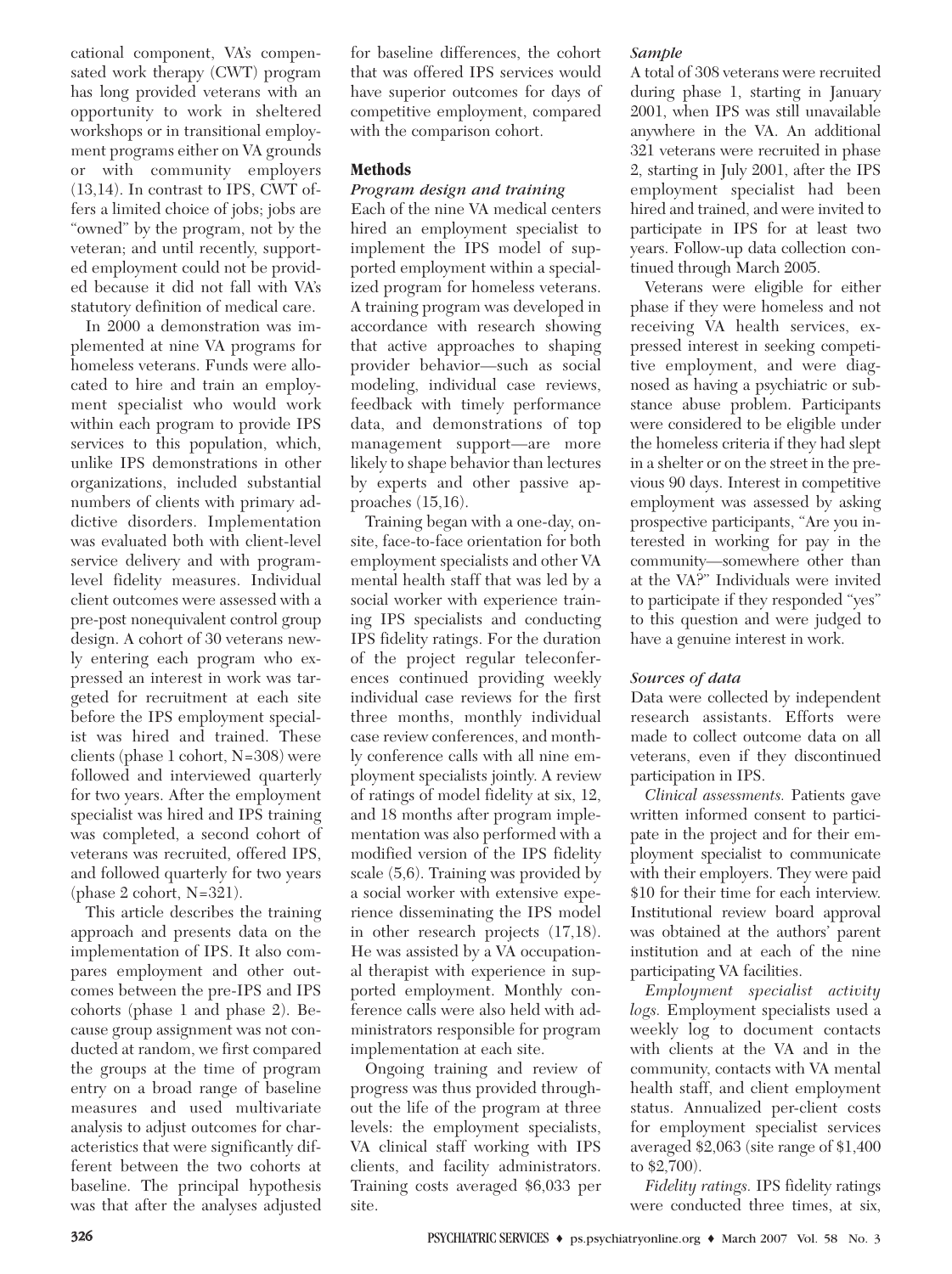12, and 18 months, after program implementation by using a shortened version of the IPS Fidelity Rating Scale (5,6), which excluded three staffing items (staffing and caseloads were documented at the individual client level and were constant across sites) and rated several items on 3 point scales rather than on 5-point scales. Fidelity assessments were conducted by an IPS trainer-rater with extensive experience using the IPS Fidelity Rating Scale. The assessments were based on telephone interviews with employment specialists and administrators, and they used information from ongoing teleconference supervision, data logs, and a review of clinical progress notes and treatment plans for five current cases selected at random. Feedback on the fidelity scores with a written explanation of the scores for each item was integrated into the ongoing training.

## *Client-level measures*

*Employment status.* Employment was assessed with three measures representing the number of days in the past 30 of competitive employment, noncompetitive employment (for example, transitional employment in VA's CWT program), casual or volunteer work, and any type of employment (that is, the sum of the previous three measures). The proportion of clients who indicated working one or more days in competitive employment was also calculated along with the proportion of clients who worked at a noncompetitive job or in any job. Employment data were based on client interviews.

*Health status.* Diagnoses were based on clinical assessments by homeless outreach staff. Subjective distress was measured with 30 items from the 90-item Symptom Checklist–Revised (19). Alcohol and illicit drug problems were assessed by using composite indices from the Addiction Severity Index (ASI) (20). The Medical Outcomes Study 12 item Short Form (SF-12) was used to assess mental and physical health status (21).

*Community adjustment and housing status.* Housing status was measured by questions concerning sleeping arrangements during the previous 90 days in each of 12 types of places and used to calculate days of independent housing (whether in their own place or with others).

*Attitudes toward rehabilitation and employment.* Client interest in both conventional vocational rehabilitation and IPS was assessed with brief vignettes describing each type of service and questions asking how appealing the client found each approach and how willing he or she would be to participate in it. Ratings ranged from 0, no interest, to 100, maximum interest.

Broader attitudes toward work were assessed by using a 21-item measure used in the Social Security Administration's Project NetWork in 1991 (22). A factor analysis of these 21 items (varimax rotation) produced five component measures reflecting attitudes toward work that can be summarized as "I can't work," "I want to work," "Work helps me cope with problems," "I don't like the jobs I can get," and "Others expect me to work" (23).

#### *Analyses*

Participants in phase 1 were compared with participants in phase 2 on baseline characteristics by using chi square tests and t tests. All available participants were included in all analyses whether or not they were currently participating in IPS. Mixed models were then used to compare outcomes between the phases over the two-year follow-up period, controlling for baseline differences, using the MIXED procedure of SAS, with the alpha set at  $< .05$ .

## **Results**

## *Baseline characteristics*

Tables 1 and 2 show the baseline sociodemographic and clinical characteristics. The sample was similar to other populations of homeless veterans (12) but was less likely than participants in IPS research studies to be diagnosed as having severe mental illness and more likely to be diagnosed as having substance use disorders (2–4).

Comparison of participants in the two phases on baseline measures showed that participants in phase 2 had fewer lifetime years of homelessness, were more likely to have worked in the previous three years (but not in the previous 30 days), and had fewer psychiatric symptoms and better physical health. However, the groups did not differ in major psychiatric diagnoses or substance abuse problems (Tables 1 and 2).

Compared with clients in the phase 1 group, participants in the phase 2 group reported less interest in vocational rehabilitation and more interest in supported employment. Also, participants in the phase 2 group scored lower on the "I can't work" attitudinal factor but not on other attitudinal measures. These significant differences suggested a greater disposition to work among veterans in phase 2 and were included as covariates in subsequent analyses.

## *Follow-up rates*

Overall follow-up rates across all time points averaged 70% (1,730 of 2,464 possible interviews) for the phase 1 cohort and 72% (1,858 of 2,568 possible interviews) for the phase 2 cohort (Table 2). Examination of more than 90 baseline characteristics showed none that were significantly associated  $(p<.01)$  with higher follow-up rates for veterans in either phase.

## *IPS retention*

Data from client interviews show that substantial but declining proportions of veterans reported involvement in IPS. Altogether, 82% (N=263) of all veterans in the phase 2 group reported contact with the employment specialist during the first three months of the program, and of these 68% (N=218) were still participating at six months, 56% (N=180) were still participating at nine months, 53% (N=170) were still participating at 12 months, 41% (N=132) were still participating at 15 months, and 28% (N=90) were still participating at 24 months. The median participation rate, as reported by the clients at follow-up interviews, was thus 13 months among those with any reported participation in IPS.

Data from employment specialist administrative records show substantially higher rates of involvement, with 94% (N=302) of clients in the phase 2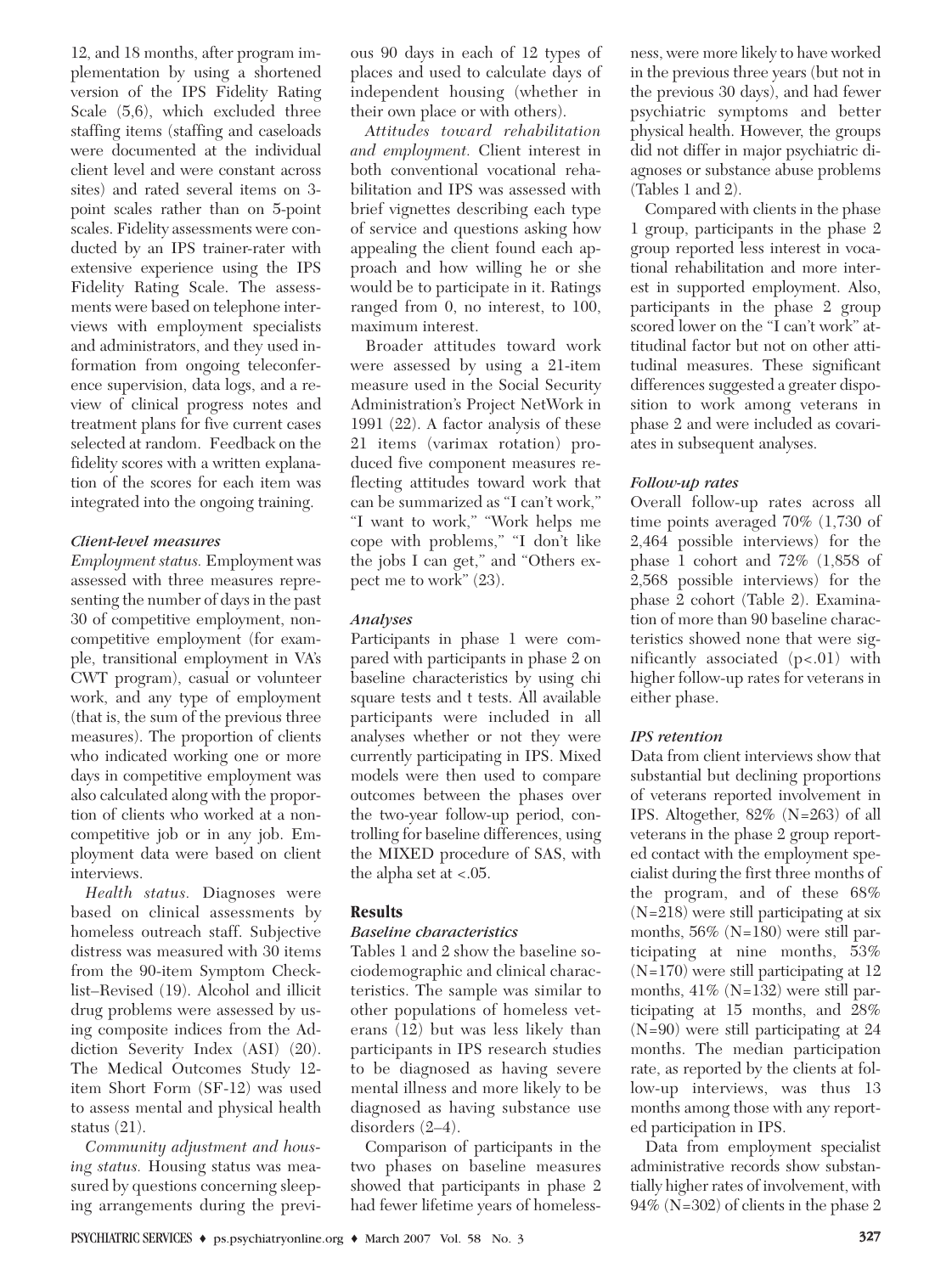#### *Table 1*

Baseline sociodemographic characteristics of homeless veterans with a substance abuse or psychiatric problem who expressed interest in seeking competitive employment before (phase 1) and after (phase 2) an individual placement and support program was implemented

|                                               | Total sample<br>$(N=629)$ |                | Phase 1<br>$(N=308)$ |                | Phase 2<br>$(N=321)$ |                |                   |             |        |
|-----------------------------------------------|---------------------------|----------------|----------------------|----------------|----------------------|----------------|-------------------|-------------|--------|
| Characteristic                                | N                         | $\%$           | N                    | %              | N                    | %              | Test<br>statistic | df          | p      |
| Age $(M \pm SD)$                              | $45.4 \pm 6.9$            |                | $45.8 \pm 7.1$       |                | $45.0 \pm 6.6$       |                | $t = 1.3$         | 626         | ns     |
| Male                                          | 582                       | 93             | 287                  | 93             | 295                  | 92             | $\chi^2 = .23$    | 1           | ns     |
| Marital status                                |                           |                |                      |                |                      |                |                   |             |        |
| Married                                       | 37                        | 6              | 17                   | 6              | 20                   | 6              | $\chi^2$ =.15     | 1           | ns     |
| Divorced                                      | 410                       | 65             | 208                  | 68             | 202                  | 63             | $\chi^2$ =1.35    | 1           | ns     |
| Single                                        | 181                       | 29             | 83                   | 27             | 98                   | 31             | $\chi^2$ =1.03    | 1           | ns     |
| Race or ethnicity                             |                           |                |                      |                |                      |                |                   |             |        |
| White                                         | 245                       | 39             | 112                  | 36             | 133                  | 41             | $\chi^2$ =1.78    | 1           | ns     |
| <b>Black</b>                                  | 345                       | 55             | 177                  | 57             | 168                  | 52             | $\chi^2$ =1.56    | 1           | ns     |
| Hispanic                                      | 22                        | 3              | 11                   | $\overline{4}$ | 11                   | 3              | $\chi^2$ =.01     | 1           | ns     |
| Native American, Asian-Pacific                |                           |                |                      |                |                      |                |                   |             |        |
| Islander, or other                            | 15                        | 2              | 8                    | 3              | 7                    | $\overline{2}$ | $\chi^2$ =.11     | 1           | ns     |
| Years of education $(M \pm SD)$               | $13.0 \pm 1.7$            |                | $13.1 \pm 1.7$       |                | $13.0 \pm 1.7$       |                | $t = .39$         | 625         | ns     |
| Veterans Affairs (VA) service-connected       |                           |                |                      |                |                      |                |                   |             |        |
| disability                                    | 89                        | 14             | 45                   | 15             | 44                   | 14             | $\chi^2$ =.10     | 1           | ns     |
| VA pension                                    | 14                        | $\mathfrak{2}$ | 10                   | 3              | $\overline{4}$       | 1              | $\chi^2 = 2.87$   | $\,1$       | ns     |
| Years of homelessness $(M \pm SD)$            | $2.5 \pm 3.8$             |                | $2.9 + 3.9$          |                | $2.1 \pm 3.7$        |                | $t = 2.65$        | 626         | $-.01$ |
| Duration of current episode of                |                           |                |                      |                |                      |                |                   |             |        |
| homelessness                                  | 3                         | <1             | $\overline{4}$       | 1              | 3                    | 1              | $\chi^2$ =1.67    | 619         | ns     |
| $<6$ months                                   | 329                       | 52             | 163                  | 53             | 166                  | 52             | $\chi^2$ =.16     | 1           | ns     |
| $6-12$ months                                 | 77                        | 12             | 34                   | 11             | 43                   | 13             | $\chi^2$ =.76     | $\mathbf 1$ | ns     |
| $>12$ months                                  | 215                       | 34             | 106                  | 34             | 109                  | 34             | $\chi^2$ =.03     | 1           | ns     |
| Social support $(M \pm SD$ number of          |                           |                |                      |                |                      |                |                   |             |        |
| relationships)                                | $2.7 \pm 1.8$             |                | $2.8 \pm 1.9$        |                | $2.6 \pm 1.8$        |                | $t = 1.14$        | 627         | ns     |
| Ever arrested and charged with a crime        | 500                       | 79             | 249                  | 81             | 251                  | 78             | $\chi^2 = .68$    | $\mathbf 1$ | ns     |
| Number of convictions $(M \pm SD)$            | $3.4 \pm 6.5$             |                | $3.3 \pm 7.1$        |                | $3.4 \pm 6.0$        |                | $\chi^2$ =-.24    | 626         | ns     |
| Years of incarceration $(M \pm SD)$           | $1.4 \pm 2.4$             |                | $1.5 \pm 2.4$        |                | $1.3 \pm 2.3$        |                | $\chi^2 = .98$    | 627         | ns     |
| Usual employment in past 3 years              |                           |                |                      |                |                      |                |                   |             |        |
| Regular job                                   | 396                       | 63             | 174                  | 56             | 222                  | 69             | $\chi^2 = 10.81$  | 1           | $-.01$ |
| Casual or part-time                           | 123                       | 20             | 68                   | 22             | 55                   | 17             | $\chi^2$ =2.44    | 1           | ns     |
| Unemployed                                    | 65                        | 10             | 44                   | 14             | 21                   | 7              | $\chi^2$ =10.17   | 1           | $-.01$ |
| Other (retired or disabled)                   | 45                        | 7              | 22                   | 7              | 23                   | $\overline{7}$ | $\chi^2$ =.00     | 1           | ns     |
| Employed at all during the past 30 days       | 350                       | 56             | 169                  | 55             | 181                  | 56             | $\chi^2$ =.15     | 1           | ns     |
| Number of days worked in competitive          |                           |                |                      |                |                      |                |                   |             |        |
| employment in the past 30 days $(M \pm SD)$   | $5.1 \pm 8.6$             |                | $5.1 \pm 8.7$        |                | $5.1 \pm 8.6$        |                | $t = .03$         | 627         | ns     |
| Hour worked per day of work $(M \pm SD)$      | $4.2 + 4.1$               |                | $4.1 \pm 4.0$        |                | $4.2 \pm 4.1$        |                | $t = .44$         | 627         | ns     |
| Average hourly wage $(M \pm SD)$              | $$5 \pm $5$               |                | $$4 \pm $5$          |                | $$5 \pm $5$          |                | $t = .15$         | 627         | ns     |
| Income in the past 30 days $(M \pm SD)$       |                           |                |                      |                |                      |                |                   |             |        |
| Employment income                             | $$567 \pm $867$           |                | $$586 \pm $923$      |                | $$549 \pm $810$      |                | $t = .52$         | 627         | ns     |
| Public support income (public assis-          |                           |                |                      |                |                      |                |                   |             |        |
| tance, pension, Social Security,              |                           |                |                      |                |                      |                |                   |             |        |
| or disability)                                | $$102 \pm $277$           |                | $$121 \pm $341$      |                | $$84 \pm $195$       |                | $t = 1.69$        | 627         | ns     |
| Total income                                  | $$850 \pm $1,084$         |                | $$864 \pm $1,039$    |                | $$837 \pm $1,127$    |                | $t = .32$         | 627         | ns     |
| Housing in the past 90 days $(M \pm SD$ days) |                           |                |                      |                |                      |                |                   |             |        |
| Housed (own place or other's place)           | $34.3 \pm 32.7$           |                | $35.1 \pm 31.9$      |                | $33.6 \pm 33.4$      |                | $t = .57$         | 627         |        |
| Institution (VA hospital, halfway             |                           |                |                      |                |                      |                |                   |             | ns     |
|                                               |                           |                |                      |                |                      |                |                   |             |        |
| house, or jail)                               | $29.3 \pm 29.2$           |                | $28.3 \pm 28.0$      |                | $30.3 \pm 30.3$      |                | $t = .84$         | 627         | ns     |
| Homeless                                      | $20.5 \pm 27.7$           |                | $21.4 \pm 28.6$      |                | $19.7 \pm 27.0$      |                | $t = .79$         | 627         | ns     |
| Other                                         | $5.8 \pm 17.2$            |                | $5.3 \pm 16.2$       |                | $6.2 \pm 18.2$       |                | $t = .67$         | 627         | ns     |

group having documented contact with an employment specialist, of whom 90% (N=289) were still involved at six months, 77% (N=247) were still involved at 12 months, and 49% (N=157) were still involved at 24 months, with a median participation rate of just under 24 months. Thus administrative records suggest substantially greater involvement than self-report data from follow-up interviews, although both sources suggest more prolonged involvement than in realworld "high-fidelity" programs (24).

One percent  $(N=2)$  of veterans in the phase 1 group reported any contact with an employment specialist.

Face-to-face contacts between employment specialists and veterans were more intensive during the first three months, averaging 86 minutes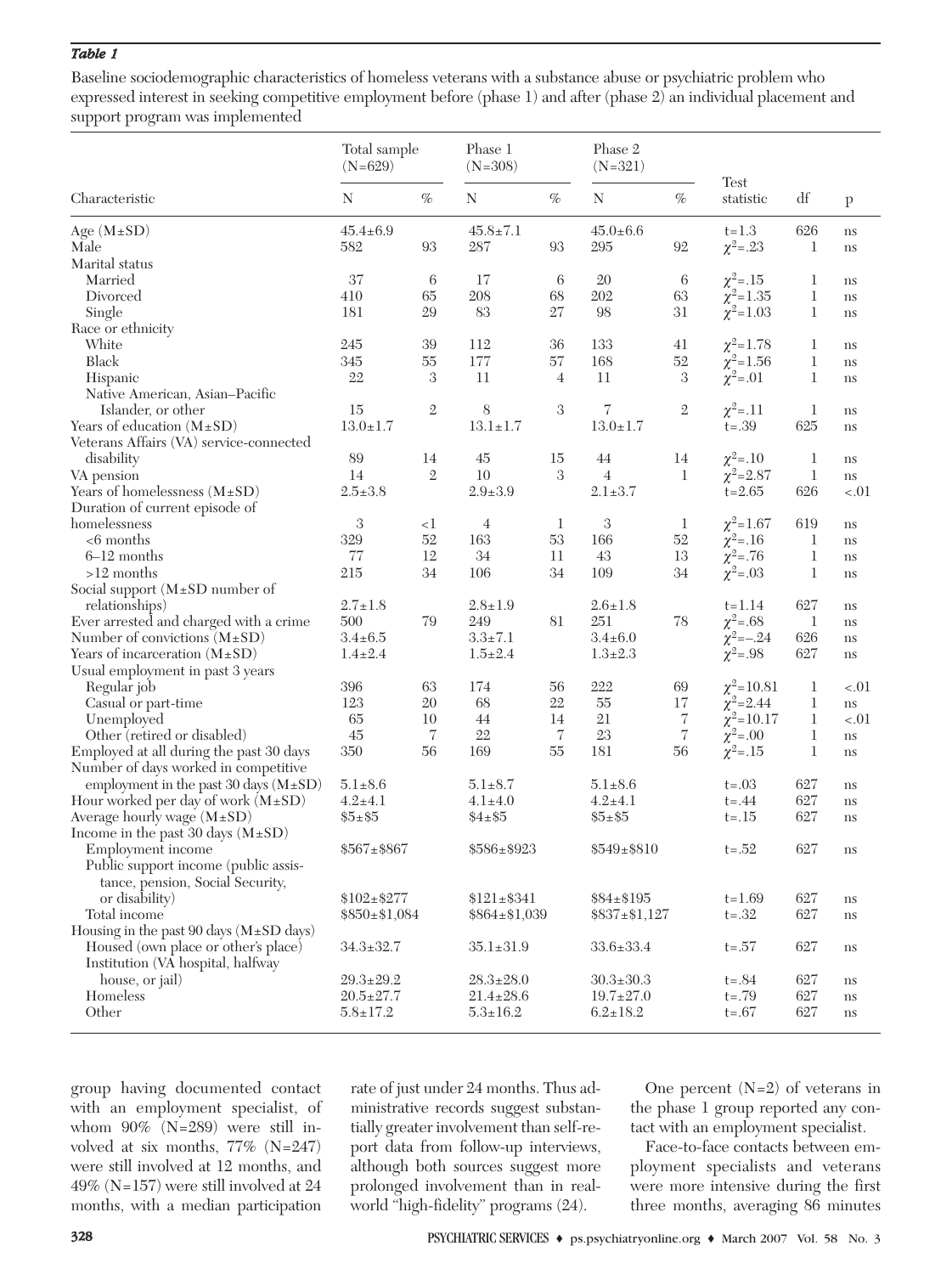#### *Table 2*

Baseline clinical characteristics and work attitudes of homeless veterans with a substance abuse or psychiatric problem who expressed interest in seeking competitive employment before (phase 1) and after (phase 2) an individual placement and support program was implemented

|                                                             | Total sample<br>$(N=629)$ |                | Phase 1<br>$(N = 308)$ |                 | Phase 2<br>$(N = 321)$ |      |                   |              |               |
|-------------------------------------------------------------|---------------------------|----------------|------------------------|-----------------|------------------------|------|-------------------|--------------|---------------|
| Characteristic                                              | N                         | $\%$           | N                      | $\%$            | N                      | $\%$ | Test<br>statistic | df           | p             |
| Diagnosis                                                   |                           |                |                        |                 |                        |      |                   |              |               |
| Schizophrenia                                               | 29                        | $\overline{5}$ | 13                     | 4               | 16                     | 5    | $\chi^2 = .21$    | $\mathbf 1$  | ns            |
| Schizoaffective or bipolar disorder                         | 44                        | $\overline{7}$ | 24                     | $8\,$           | 20                     | 6    | $\chi^2 = .57$    | $\mathbf 1$  | ns            |
| Major affective disorder                                    | 226                       | 36             | 110                    | 36              | 116                    | 36   | $\chi^2$ =.02     | $\mathbf 1$  | ns            |
| Posttraumatic stress disorder                               | 37                        | 6              | 20                     | $6\phantom{.}6$ | 17                     | 5    | $\chi^2 = .40$    | 1            | ns            |
| Personality disorder                                        | 192                       | $31\,$         | 109                    | 35              | 83                     | 26   | $\chi^2 = 6.91$   | $\mathbf 1$  | $-.01$        |
| Alcohol abuse or dependence                                 | 402                       | 64             | 187                    | 61              | 215                    | 67   | $\chi^2$ =2.86    | $\bf{l}$     | ns            |
| Drug abuse or dependence                                    | 391                       | 62             | 199                    | 65              | 192                    | 60   | $\chi^2$ =1.43    | $\mathbf{1}$ | $\mathrm{ns}$ |
| Alcohol or drug abuse or dependence                         | 514                       | 82             | 254                    | 83              | 260                    | 81   | $\chi^2$ =.16     | $\mathbf{1}$ | ns            |
| Health status $(M \pm SD$ score)                            |                           |                |                        |                 |                        |      |                   |              |               |
| Psychiatric composite score <sup>a</sup>                    | $.3 + .3$                 |                | $.3 + .3$              |                 | $.3 + .3$              |      | $t = 3.02$        | 618          | $-.01$        |
| SCL-90, for 30 symptoms <sup>b</sup>                        | $1.0{\pm}.7$              |                | $1.1 \pm .8$           |                 | $.9 + .7$              |      | $t = 3.60$        | 627          | $-.001$       |
| SF-12 physical component <sup>c</sup>                       | $48.1 \pm 8.6$            |                | $47.0 \pm 9.0$         |                 | $49.1 \pm 8.0$         |      | $t = 3.01$        | 626          | $-.01$        |
| SF-12 mental component <sup>d</sup>                         | $43.2 \pm 13.2$           |                | $41.9 \pm 13.5$        |                 | $44.5 \pm 12.7$        |      | $t = 2.47$        | 626          | $-.05$        |
| Substance abuse                                             |                           |                |                        |                 |                        |      |                   |              |               |
| Used any alcohol (past 30 days)                             | 359                       | 57             | 180                    | 58              | 179                    | 56   | $\chi^2 = .46$    | 1            | ns            |
| Used any drugs (past 30 days)                               | 316                       | 50             | 165                    | 54              | 151                    | 47   | $\chi^2$ =2.68    | $\,1$        | ns            |
| Number of days used alcohol $(M \pm SD)$                    | $9.3 \pm 12.0$            |                | $8.8 \pm 11.7$         |                 | $9.7 \pm 12.2$         |      | $t = .94$         | 627          | $\rm ns$      |
| Number of days used drugs $(M \pm SD)$                      | $8.4 \pm 11.6$            |                | $9.0 \pm 11.8$         |                 | $7.8 \pm 11.3$         |      | $t = 1.29$        | 627          | ns            |
| Alcohol use composite score $(M \pm SD)^e$                  | $.3 + .3$                 |                | $.3 + .2$              |                 | $.3 + .3$              |      | $t = .85$         | 627          | ns            |
| Drug use composite score $(M \pm SD)^f$                     | $.2 + .1$                 |                | $.2 + .1$              |                 | $.2 + .1$              |      | $t = 1.25$        | 625          | ns            |
| Self-esteem $(M \pm SD$ score) <sup>g</sup>                 | $.6{\pm}.3$               |                | $.6{\pm}.3$            |                 | $.7 + .3$              |      | $t = 2.40$        | 627          | $-.05$        |
| Overall quality of life $(M \pm SD \text{ score})^h$        | $4.0 \pm 1.4$             |                | $3.9 \pm 1.5$          |                 | $4.1 \pm 1.4$          |      | $t = 1.43$        | 627          | $\mathrm{ns}$ |
| Interest in treatment approaches <sup>i</sup>               |                           |                |                        |                 |                        |      |                   |              |               |
| Case management                                             | $86.1 \pm 21.8$           |                | $86.1 \pm 22.3$        |                 | $86.1 \pm 21.3$        |      | $t = .02$         | 627          | ns            |
| Vocational rehabilitation                                   | $70.9 \pm 36.2$           |                | $78.2 \pm 31.5$        |                 | $63.8 \pm 38.9$        |      | $t = 5.12$        | 627          | $-.001$       |
| Individual placement and support                            | $92.2 \pm 18.0$           |                | $89.1 \pm 22.6$        |                 | $95.2 \pm 11.2$        |      | $t = 4.31$        | 627          | $-.001$       |
| Number of close relationships                               | $2.7 \pm 1.8$             |                | $2.8 \pm 1.9$          |                 | $2.6 \pm 1.8$          |      | $t = 1.14$        | 627          | ns            |
| Attitudes toward work $(M \pm SD \text{ score})^{\text{J}}$ |                           |                |                        |                 |                        |      |                   |              |               |
| I can't work                                                | $1.7 \pm .4$              |                | $1.7 \pm .4$           |                 | $1.6{\pm}.4$           |      | $t = 2.92$        | 625          | $-.01$        |
| I want to work                                              | $3.6{\pm}.4$              |                | $3.6{\pm}.4$           |                 | $3.6{\pm}.4$           |      | $t = 1.64$        | 625          | $\mathrm{ns}$ |
| Work helps me cope with problems                            | $3.2 + .5$                |                | $3.2 \pm .5$           |                 | $3.2 + .5$             |      | $t = .48$         | 625          | ns            |
| I don't like the jobs I can get                             | $2.4 \pm .7$              |                | $2.4 \pm .7$           |                 | $2.3 \pm .7$           |      | $t = 1.48$        | 625          | ns            |
| Others expect me to work                                    | $2.4 \pm .6$              |                | $2.4 \pm .6$           |                 | $2.4 \pm .6$           |      | $t = .75$         | 625          | ns            |
| Positive employment attitude $(M \pm SD)$                   |                           |                |                        |                 |                        |      |                   |              |               |
| $score)^k$                                                  | $3.20 \pm .30$            |                | $3.17 \pm .30$         |                 | $3.23 \pm .30$         |      | $t = 2.30$        | 625          | $-.05$        |
| Receiving disability benefits                               | 87                        | 14             | 45                     | 15              | 42                     | 13   | $\chi^2$ =.33     | 1            | ns            |
| Number of jobs in the                                       |                           |                |                        |                 |                        |      |                   |              |               |
| past 90 days $(M \pm SD)$                                   | $.6 \pm 1.2$              |                | $.7 \pm 1.5$           |                 | $.5 + .8$              |      | $t = 1.55$        | 627          | ns            |
| Left a competitive job in the past                          |                           |                |                        |                 |                        |      |                   |              |               |
| 90 days                                                     | 228                       | 36             | 109                    | 35              | 119                    | 37   | $\chi^2$ =.19     | 1            | ns            |
| Percentage of follow-up                                     |                           |                |                        |                 |                        |      |                   |              |               |
| interviews completed $(M \pm SD)$                           | $71 + 32$                 |                | $70+33$                |                 | $72 + 32$              |      | $t = .81$         | 627          | ns            |

<sup>a</sup> As measured by the Addiction Severity Index. Possible scores range from 0 to 1, with higher scores indicating more serious problems.

<sup>b</sup> As measured by the 30-item Symptom Checklist–Revised. Possible scores range from 0 to 5, with higher scores indicating greater subjective distress. As measured by the physical component subscale of the Medical Outcomes Study 12-item Short Form. Possible scores range from 0 to 100, with higher scores indicating better health.

<sup>d</sup> As measured by the mental component subscale of the Medical Outcomes Study 12-item Short Form. Possible scores range from 0 to 100, with higher scores indicating better health.

<sup>e</sup> As measured by the Alcohol Composite Score on the Addiction Severity Index. Possible scores range from 0 to 1, with higher scores indicating worse problems.

f As measured by the Drug Composite Score on the Addiction Severity Index. Possible scores range from 0 to 1, with higher scores indicating worse problems.

<sup>g</sup> As measured by the Rosenberg Self-Esteem Scale. Possible scores range from 1 to 4, with higher scores indicating greater self-esteem.

h As measured by the Lehman overall quality-of-life question. Possible scores range from 1, terrible, to 7, delighted.

As measured by questions developed for this study. Possible scores range from 1 to 100, with higher scores indicating greater interest in each treatment.

<sup>j</sup> As measured by questions developed for this study. Possible scores range from 0 to 5, with higher scores indicating stronger endorsement of each attitude.

<sup>k</sup> As measured by questions developed for this study. Possible scores range from 1 to 4, with higher scores indicating greater interest in employment.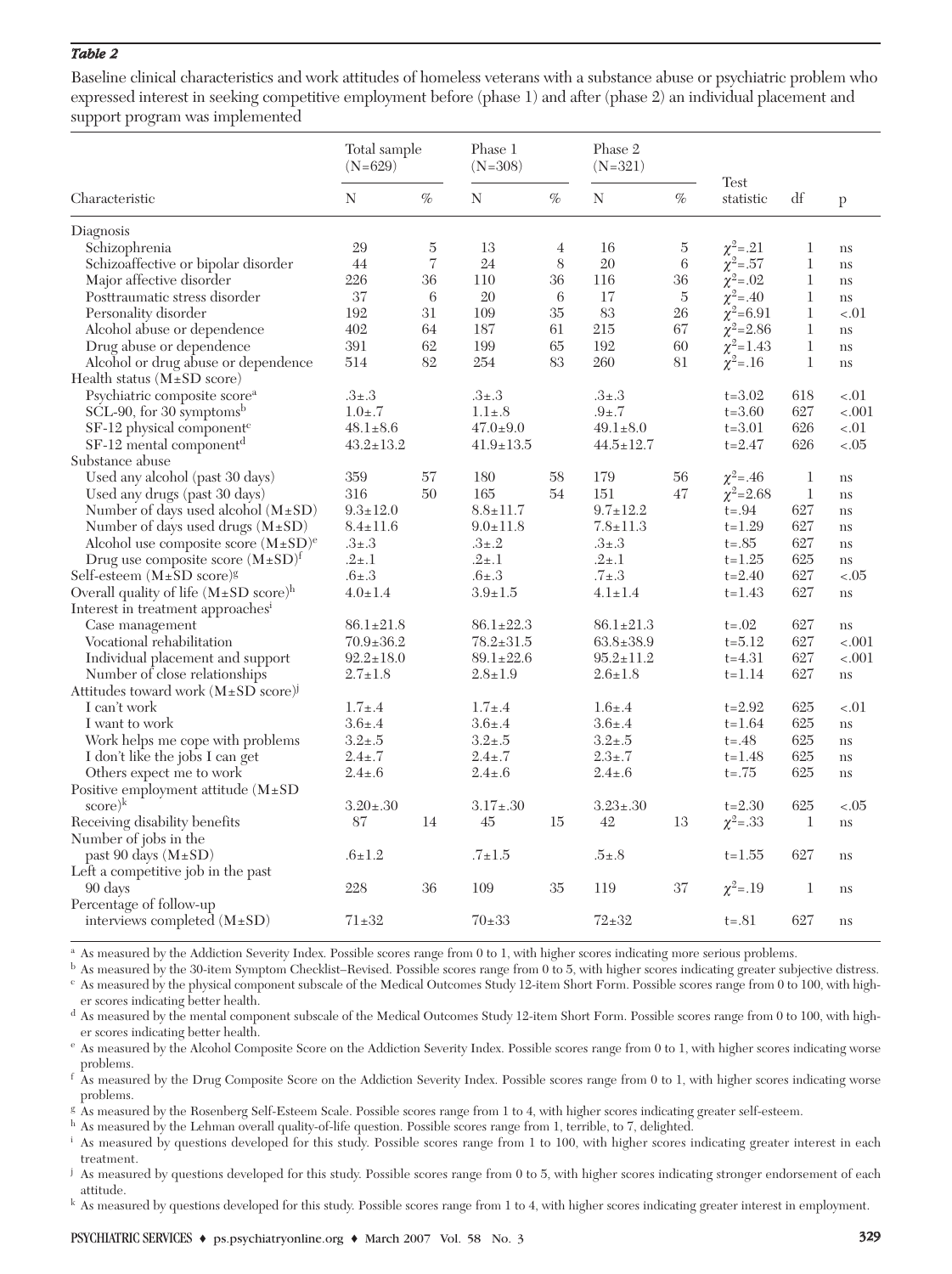#### *Table 3*

|  |  |  | Fidelity ratings of the individual placement and support (IPS) programs and |  |  |
|--|--|--|-----------------------------------------------------------------------------|--|--|
|  |  |  | least-square mean days worked per month in competitive employment, by site  |  |  |

|          |                                 | Least-square mean days of competitive<br>employment per month <sup>a</sup> |         |                                   |  |  |  |  |  |
|----------|---------------------------------|----------------------------------------------------------------------------|---------|-----------------------------------|--|--|--|--|--|
| Variable | Fidelity<br>rating <sup>b</sup> | Phase 1                                                                    | Phase 2 | Difference<br>$(phase 2-phase 1)$ |  |  |  |  |  |
| Site     |                                 |                                                                            |         |                                   |  |  |  |  |  |
| A        | 21                              | 9.2                                                                        | 9.9     | .7                                |  |  |  |  |  |
| B        | 21                              | 8.8                                                                        | 10.9    | 2.1                               |  |  |  |  |  |
| C        | 19                              | 7.2                                                                        | 8.2     | 1.1                               |  |  |  |  |  |
| D        | 18                              | 10.3                                                                       | 10.4    | $_{\cdot}$ 1                      |  |  |  |  |  |
| E        | 18                              | 4.5                                                                        | 5.0     | .5                                |  |  |  |  |  |
| F        | 18                              | 8.7                                                                        | 9.2     | .5                                |  |  |  |  |  |
| G        | 16                              | 4.4                                                                        | 4.3     | $-.1$                             |  |  |  |  |  |
| H        | 14                              | 5.6                                                                        | 6.7     | 1.1                               |  |  |  |  |  |
| T        | 10                              | 9.1                                                                        | 10.5    | 1.4                               |  |  |  |  |  |

<sup>a</sup> Analyses adjusted for significant baseline differences identified in Tables 1 and 2.

<sup>b</sup> As measured by the modified IPS fidelity scale. Possible scores range from 0 to 25, with higher scores indicating greater fidelity to the IPS model. Correlation with fidelity score (Pearson's r): all sites, .16 with phase 1, .14 with phase 2, and .02 with change in employment. Correlation with fidelity score (Pearson's r): excluding site "I," .61 with phase 1, .66 with phase 2, and .42 with change in employment.

per week and then plateauing at an average of 34 minutes per week from six months to 24 months.

During the first three months of participation, when many veterans were in residential treatment facilities, only 27% of contacts took place in community settings. The proportion of community contacts rose to 35% at six months and averaged 46% thereafter, demonstrating substantial emphasis on community-based services delivery, one of the hallmarks of IPS.

Employment specialists also documented contacts with mental health clinicians. All nine employment specialists had at least one such contact during the first three months, declining to 72% from nine to 12 months and 49% from 21 to 24 months. They also documented face-to-face contacts with veterans' employers, ranging from 66% of all veterans involved in the first three months, 33% from nine to 12 months, and 23% from 21 to 24 months.

*Fidelity ratings.* Fidelity ratings (Table 3) were used to classify sites as having no fidelity (8% of all 27 ratings over all three assessment periods), low fidelity (23% of ratings), acceptable fidelity (35% of ratings), or excellent fidelity (35% of ratings). Dur-

#### *Figure 1*

Mean days of competitive employment before (phase 1) and after (phase 2) an individual placement and support program was implementeda



<sup>a</sup> Overall least-square means=8.4 days versus 7.4 days; F=16.5, df=1 and 496, p<.001

ing the final two rating periods only one site (22%) had "no" or "low" fidelity, while the rest (78%) were "acceptable" or "excellent."

*Outcomes.* In mixed models without baseline covariates that used all completed follow-up interviews, days of employment were substantially greater for the IPS group (leastsquare means=8.8 days for the IPS group compared with 5.6 days for the control group, a 57% difference). However in mixed models that also controlled for significant baseline characteristics that were different between the two phases, veterans in phase 2 had only 15% more days per month of competitive employment on average (least-square means [that is, adjusted for baseline differences]= 8.4 days compared with 7.3 days; F=14.0, df=1 and 496, p<.001) along with 32% significantly fewer days of noncompetitive employment (for example, CWT) (least-square means= 1.5 days compared with 2.2 days; F=8.6, df=1 and 583, p=.004) (Figure 1). Veterans in the phase 2 group had 5% more days per month of any kind of employment, which was not significantly greater than the number of days for the phase 2 group (least-square means=11.6 days compared with 11.0 days;  $F=2.8$ , df=1 and 548, p=.09).

Site-level results show small differences in days of competitive employment favoring IPS at eight of nine sites (Table 3). An exploratory analysis of bivariate correlations (Pearson's r) of fidelity ratings and employment outcomes across all sites revealed small correlations (that is, less than .20). However, the site with the lowest fidelity rating (site "I" in Table 3) showed a relatively high level of competitive employment in phase 2 and of improvement from phase 1 to phase 2. Because the number of sites in the sample was small, we reexamined these exploratory relationships with this site excluded. We found a substantial association between fidelity ratings and days of competitive employment in phase 2 (r>.6) and between fidelity ratings and improvement in days of competitive employment  $(r>4)$ , although the sample was too small to allow meaningful significance testing.

Paralleling the findings for days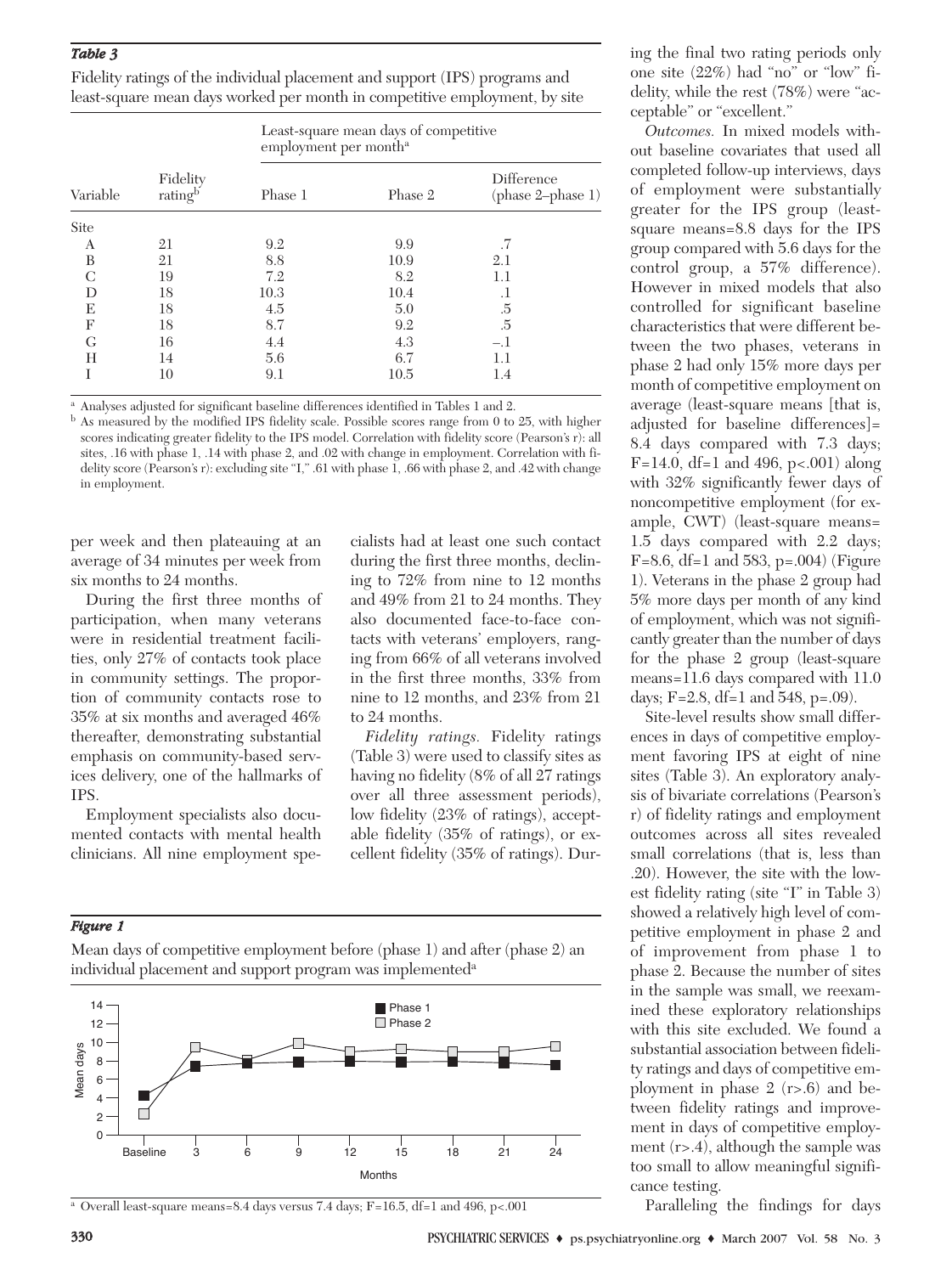employed each month, the proportion of clients with any competitive employment at follow-up interviews was greater for the phase 2 group (44%, compared with 40%; F=15.5, df=1 and 469,  $p<0.001$ ), as was the proportion with any employment  $(65\%$  compared with  $63\%;$  F=3.3, df= 1 and 557, p<.04). Smaller percentages of veterans in the phase 2 group participated in noncompetitive employment (10% compared with 14%; F=9.9, df=1 and 578, p=.002). There were no significant between-group differences in hourly wage (\$8.52 in the phase 2 group compared with \$8.10 in the phase 1 group) or monthly earnings (\$1,242 in the phase 2 group compared with \$1,150 in the phase 1 group). Average annualized employment income among all participants was \$1,299 greater for those in the phase 2 group (\$8,889 compared with \$7,590; F=4.5, df=1 and 596, p=.01).

Although at follow-up veterans in phase 2 had a greater average number of days housed than veterans in phase 1 (least-square means=34.1 days compared with 29.8 days; F=4.2, df= 1 and 644,  $p=.04$ ), there were no significant differences in other clinical outcomes on any other measure (mental health status, psychiatric symptoms, substance abuse, general health, and social support).

*Relationship to transitional employment.* Because the VA is a system in which transitional employment was previously well established, we compared employment sequences of transitional employment and competitive employment in phase 1 and phase 2 (Figure 2). According to these unadjusted figures, 23% (N=71) of veterans in the phase 1 group never worked, compared with only 12% (N=39) in the phase 2 group. It is notable that there were similar proportions who were involved in transitional employment only, in transitional employment followed by competitive employment, and competitive employment followed by transitional employment. The greatest difference between phase 1 and phase 2 was in the proportion who worked in competitive employment only (102 clients, or 33%, in phase 1, compared with 177

#### *Figure 2*

Initial employment sequences in cohorts identified before (phase 1) and after (phase 2) an individual placement and support program was implemented (unadjusted percentages)



clients, or 55%, in phase 2). Thus, even when IPS was available, although most veterans went directly into competitive employment, some veterans entered transitional employment before or after entering competitive employment.

Analysis of vocational outcomes by diagnostic subgroups showed that among clients with diagnoses of substance use disorders without psychiatric comorbidity employment gains for persons in the IPS group were significantly greater than those in the control group (least-square means= 9.6 days per month for the phase 2 group compared with 8.5 days per month for the phase 1 group), a 14% difference favoring IPS  $(F=6.8, df=1$ and 435, p=.01; N=194). Among patients with diagnoses of serious mental illness, either with or without substance abuse, benefits for IPS in days of competitive employment were slightly smaller, with a statistically significant increase of 9% in days of competitive work per month (leastsquare means=7.4 days per month for the phase 2 group compared with 6.8 days for the phase 1 group; F=5.0, df=1 and 688, p= $.025$ , N=194).

#### **Discussion**

This VA study suggests that IPS can be implemented in an organization with no previous experience with this model through a modestly intensive, but sustained, training effort guided by an outside expert in the implementation and fidelity assessment of

IPS. By using an array of measures available at the time that the study was initiated and by using judgment of an experienced IPS rater-trainer, the model appears to have been successfully implemented at most sites. Increases in days of competitive employment were observed at eight of nine sites and were statistically significant overall. However, these gains were substantially smaller than those reported in other studies (2,3). In Bond's (2) IPS review, almost 2.9 times as many clients in the IPS groups were employed, as compared with those in the control groups (56% compared with 19%), whereas in a study on the Employment Intervention Demonstration Program (3), 1.6 times as many clients in the supported employment group (experimental model) were employed as clients in the control group (55% compared to 34%). These are much larger effect sizes than the 15% gain in days competitively employed found in this study. Perhaps more intensive on-site training would have led to greater gains in competitive employment.

A major difference between this VA IPS demonstration and initiatives in other systems is that veterans served in both phases of this initiative were more likely to have substance abuse problems than severe mental illness and had higher rates of past, although not recent, employment. It is possible that these differences in the target population reduced the potential gains for veterans in the phase 2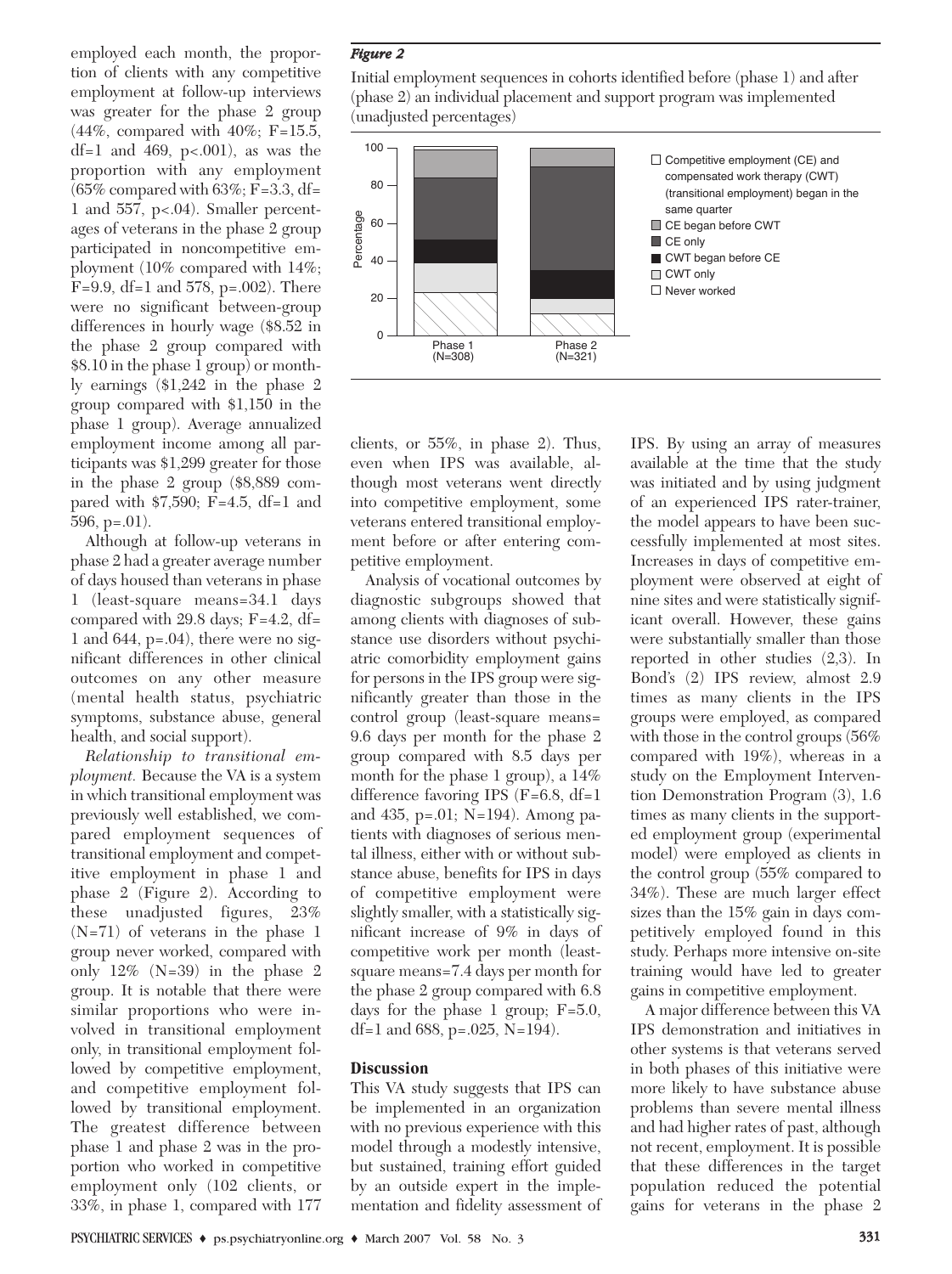group. However, further analysis of diagnostic clients with diagnoses of substance use disorders without psychiatric comorbidity showed significant employment gains for persons in the IPS group, compared with those in the control group. These gains were similar in magnitude to those observed for clients with serious mental illness. Diagnostic differences thus do not seem to explain our relatively small IPS effects.

It is also notable that this program was implemented in a system with a strong tradition of transitional employment assistance through VA's CWT program and that opportunities for transitional employment may have competed with supported employment. One site (site "I" in Table 3) in particular had very close ties with local employers and thus had positive employment outcomes despite having a low IPS fidelity score. Some veterans worked in transitional employment before entering competitive employment, and some went back to transitional employment after their first competitive job. It is not clear whether the combination of opportunities for supported and transitional employment offers useful flexibility and broadening of client options or results in the lowering of expectations for competitive employment.

It should also be noted that unlike other IPS research studies, there was only one IPS employment specialist assigned to each VA homeless program, rather than several, and most veterans were not treated by a structurally unified treatment team. Consistent with other studies (5), however, moderate correlations were observed between the modified IPS Fidelity Rating Scale and employment outcomes after one anomalous site was excluded.

Several methodological limitations require comment. First, veterans recruited for IPS were significantly different from veterans in the comparison group at the time of program entry, especially in that they had a better long-term work history (even though they did not differ in their recent employment), lower levels of psychiatric symptoms, and a less negative attitude toward work on one of five measures. The baseline covariate with the greatest effect on the adjusted results was the client's history of regular employment in the previous three years (Table 1). As a result, we cannot be sure that raw outcome results are entirely attributable to the IPS intervention, because differences in the populations at baseline may also have contributed to differences in study outcomes at follow-up. To minimize the influence of such selection biases, we used multiple regression analysis to adjust our assessment of outcomes for baseline differences, as noted above. The risk of selection bias may be an unavoidable hazard of studying outcomes in real-world projects to change systems, because random assignment is often not practical when the primary goal of a project is dissemination.

Differences between veterans in the phase 1 and phase 2 groups are also of substantive interest because they suggest that, despite the IPS principle of openness to all who want to work regardless of clinical status or past work experience, some selectivity appears to have been at work, because veterans with greater employment potential were recruited for phase 2. It is difficult, under any circumstances, to objectively measure interest in employment, and it would not be surprising if the employment specialists, new as they were to this kind of work, were more encouraging to veterans whom they thought would have greater vocational success. It is also possible that their awareness of ongoing monitoring of client outcomes led them to select veterans whom they thought would be more successful workers. Selection of clients according to any assessment of their interest in working is inconsistent with the IPS model.

A second major limitation was that only 71% of scheduled follow-up assessments were completed. This is not surprising in a two-year follow-up of clients who were recently homeless at the time of program entry. It is somewhat reassuring that follow-up rates were not different between participants in the two phases of the study and were not associated with any baseline characteristics.

Third, we used a shortened version

of the IPS Fidelity Rating Scale. However, the rater who developed the brief version has extensive experience with the full scale, and the spread of scores was substantial, with a range of 10 to 22 out of a maximum of 25. After the exclusion of one site with anomalous findings in this small sample, the fidelity scale showed nonsignificant but moderate correlations both with days of competitive employment in IPS and with change in competitive employment from phase 1 to phase 2. However, our failure to use what has become the gold-standard rating scale for evaluating fidelity to IPS remains an important limitation of the study. It is further notable that although rates of continuation in IPS approach 100% in highly controlled research studies, in a study of 12 "high-fidelity" supported employment programs, as demonstrated by scores of 70 to 75 on the IPS Fidelity Rating Scale, Latimer and colleagues (24) found that service episodes ranged from an average 103 to 254 days (3.4 to 8.5 months) across sites, substantially less than the 13-month median reported here. Data on coordination with other VA professionals, on coordination with employers, and on community-based contacts and sustained involvement are consistent with the IPS model.

Because the study focused on a real-world implementation, data were not collected on clients who were judged to be ineligible or who refused to participate, and quantitative data on delivery of the training intervention were not obtained.

# **Conclusions**

This dissemination effort appears to be one of the first to evaluate both site-level model fidelity data and twoyear longitudinal outcome data that included information from an untreated comparison group. It provides evidence that a sustained training program based on teleconferencing can be used to implement IPS with apparently good model fidelity at most, if not all, sites in a system that has no past experience with the approach. Although significant improvement was observed in rates of competitive employment as well as in independent housing, 20% of sites